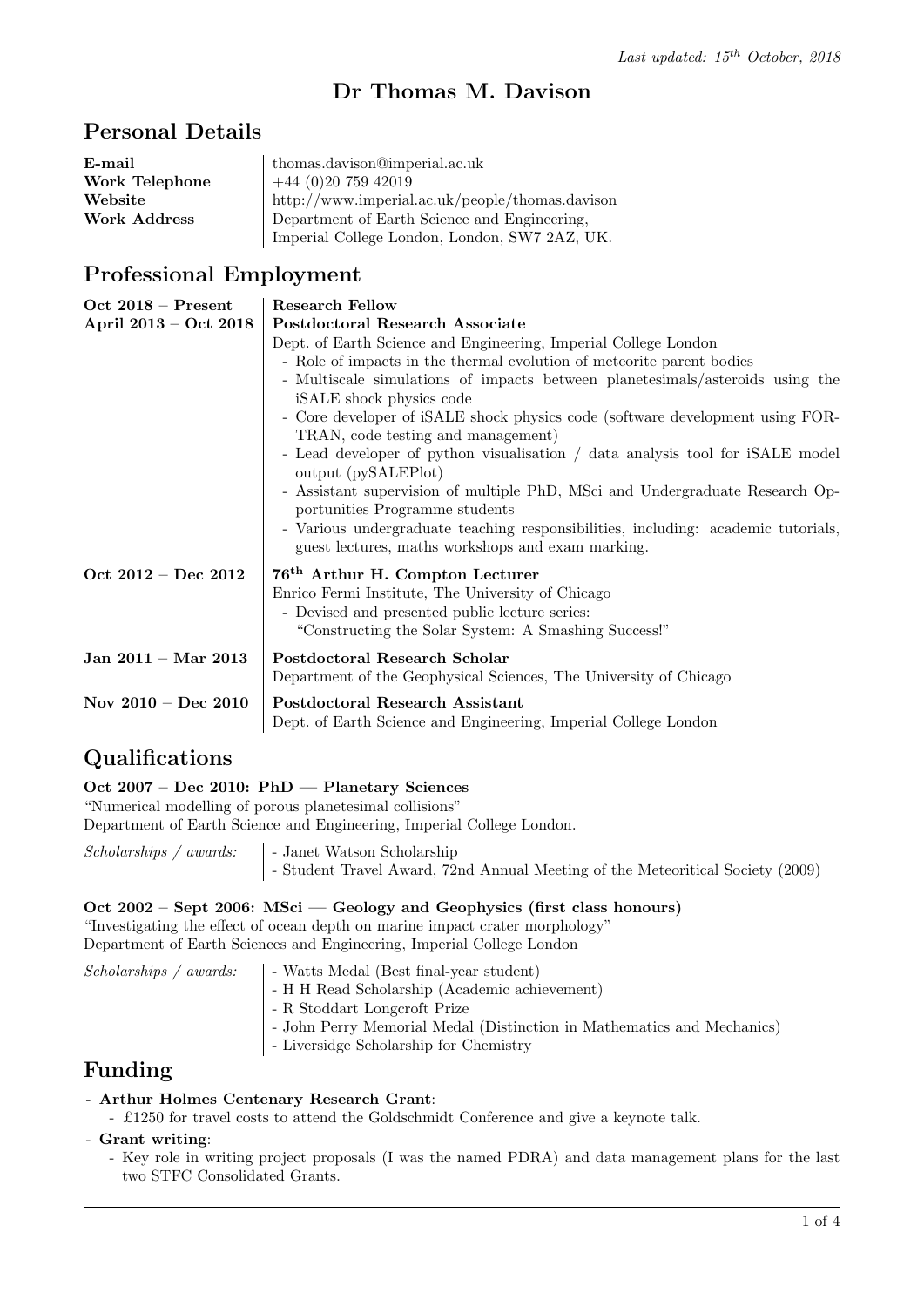# Teaching at Imperial College London

### - Student supervision:

- PhD: I am currently co-supervising one PhD student; I have also aided in supervision of two other students.
- MSci: I have been the lead supervisor on one MSci projects, plus co-supervised two more projects.
- UROP (Undergraduate Research Opportunities Programme): I have supervised one project, plus I have been co-supervisor on three more projects.

### - Guest lecturer:

- I devised and gave a lecture "Impacts in the Early Solar System" for the "Impact Cratering" 3<sup>rd</sup>/4<sup>th</sup> year undergraduate course (Dept. Earth Science & Engineering,  $2014 - 2016$ ).
- I gave a lecture "Impact cratering: Shock physics on a planetary scale" for the "Hydrodynamics and Shocks" undergraduate lecture course (Dept. of Physics, Nov 2013 & Nov 2014).
- **Academic tutorial**: I designed an ran academic tutorials for 2<sup>nd</sup> year undergraduates on the topic of "The formation of the Moon" (Dept. Earth Science  $\&$  Engineering, 2014 – 2018).

### - Course tutor:

- I aided in the development of the problem sets and tutored students during workshops for the "Impact Cratering" undergraduate course (Dept. Earth Science & Engineering,  $2014 - 2018$ ).
- I helped to develop the course materials and ran one room of the workshops for the "Mathematical Methods I" undergraduate course (Dept. Earth Science & Engineering, 2013 – 2017).
- I designed and ran the practical exercises for the "Hydrocode modelling for experimentalists" short course for industry partners (Institute for Shock Physics, May 2013 & Nov 2014).

### - Examiner:

- I have marked exams for several courses from  $1^{\rm st}$  to  $4^{\rm th}$  year undergraduates.
- I have run viva voce exams for 1<sup>st</sup> year undergraduate projects.
- I have invigilated 1<sup>st</sup> and 2<sup>nd</sup> year examinations.
- I have attended the end-of-year examiners meeting (2016).
- Teaching assistant: During my PhD (2007–10), I demonstrated for 7 geophysics and maths courses at undergraduate to masters level in the Dept. Earth Science & Engineering.

## Professional Service

### - Peer reviewer:

- Reviewed articles for scientific journals, including: The Astrophyscal Journal; Earth, Moon and Planets; Geochimica et Cosmochimica Acta; Geophysical Research Letters; Icarus; Nature Geoscience; Meteoritics and Planetary Science; Planetary and Space Science.
- Reviewed research proposals for: NASA Research Opportunities in Space and Earth Sciences: Emerging Worlds (2014 & 2015); UK Space Agengy Aurora Science (2015).

### - Organising committees:

- Impacts and Astromaterials Research Centre (IARC) Annual Symposium, Imperial College London (Sept 2013).
- Committee Chair: British Geophysical Association Postgraduate Research in Progress Meeting, Imperial College London (Sept 2009).
- Session chair: Technical chair for the "Solar System Impacts" session at the 2017 Hypervelocity Impact Symposium (HVIS).

### - Outreach:

- Helped develop and run the *Impact: Earth!* demonstration where we made craters in a sandbox, filmed them with a high-speed camera and replayed them in slow-motion, to inform and engage the public about asteroids, meteorites and impact craters. This was exhibited at:
	- The Imperial Festival (May 2015)
	- The Imperial Fringe (Nov 2015)
	- Tim Peake, ESA astronaut, Pricipia launch event at the Science Museum (Dec 2015)
	- Helen Sharman (first British astronaut) 25 years in space celebration (May 2016)
	- Interactive zone for school children at the Royal Albert Hall tied in with a performance by the Royal Philharmonic Orchestra of Holst's The Planets (June 2016)
- Talks to primary and secondary school children on topic of asteroids and impact cratering.
- Talk to the Imperial College Astronomy Society on impacts in the early solar system (2015).

### - Seminar series co-ordinator:

- Chicago Center for Cosmochemistry  $(C^3)$ , University of Chicago  $(2011 2013)$
- Applied Modelling and Computation Group (AMCG), Imperial College London (2008 2009)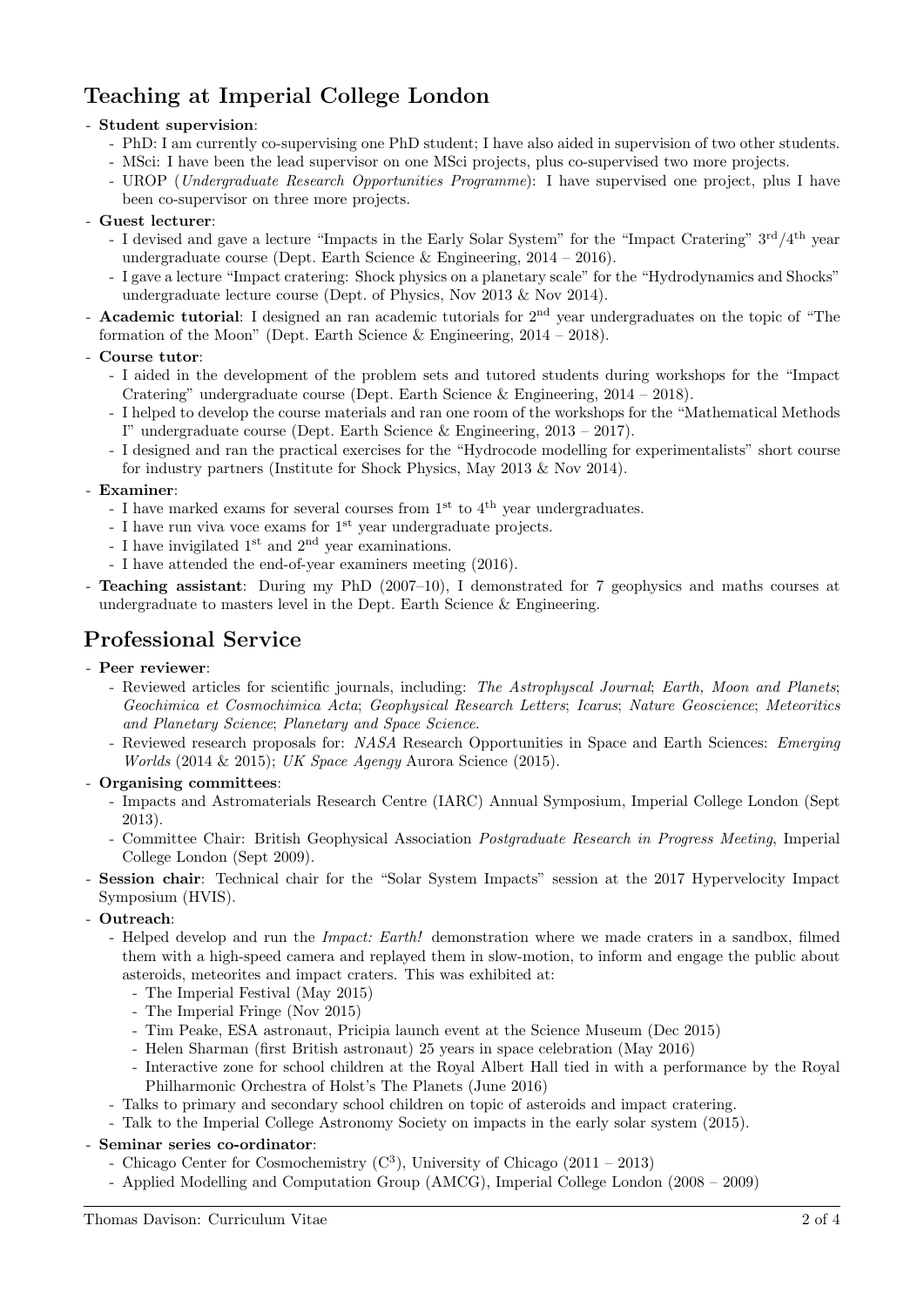## Journal Publications

- 20. Derrick, J.G., Rutherford, M.E., Davison, T.M., et al. (2018) Interrogating heterogeneous compaction of analogue materials at the mesoscale through numerical modeling and experiments. AIP Conference Proceedings: APS Topical Group on Shock Compression of Condensed Matter. Volume 1979, Article no. 110004.
- 19. Derrick, J.G., LaJeunesse, J.W., Davison, T.M., et al. (2018) Mesoscale simulations of shock compaction of a granular ceramic: effects of mesostructure and mixed-cell strength treatment. Modelling and Simulation in Materials Science and Engineering. Volume 26, Article no. 035009.
- 18. Davison, T.M., Derrick, J.G., Collins, G.S., Bland, P.A., Rutherford, M.E., Chapman, D.J., Eakins, D.E. (2017) Impact-induced compaction of primitive solar system solids: The need for mesoscale modelling and experiments. Procedia Engineering. Proceedings of the 14th Hypervelocity Impact Symposium 2017. Volume 204, pp. 405–412.
- 17. Jourdan, F., Timms, N.E., Eroglu, E., Mayers, C., Free, A., Bland, P.A., Collins, G.S., Davison, T.M., et al. (2017) Collisional history of asteroid Itokawa. Geology. Volume 45, Number 9, pp. 819–822.
- 16. Muxworthy, A.R., Bland, P.A., Davison, T.M., Moore, J., Collins, G.S., Ciesla, F.J. (2017) Evidence for an impact-induced magnetic fabric in Allende, and exogenous alternatives to the core dynamo theory for Allende magnetization. *Meteoritics & Planetary Science*. Volume 52, Issue 10, pp. 2132–2146.
- 15. Collins, G.S., Lynch, E., McAdam, R and Davison, T.M. (2017) A numerical assessment of simple airblast models of impact airbursts. *Meteoritics & Planetary Science*, Volume 52, Issue 8, pp. 1542–1560.
- 14. Forman, L.V., Bland, P.A., Timms, N.E., Daly, L., Benedix, G.K., Trimby, Collins, G.S. and Davison, T.M. (2017) Defining the mechanism for compaction of the CV chondrite parent body. Geology, Volume 45, Number 6, pp. 559–562(4).
- 13. Forman, L.V., Bland, P.A., Timms, N.E., Collins, G.S., Davison, T.M., Ciesla, F.J., P.W., Yang, L. and Ringer, S.P. (2016) Hidden secrets of deformation: Impact-induced compaction within a CV chondrite. Earth and Planetary Science Letters, Volume 452, pp 133–145(13).
- 12. Davison, T.M., Collins, G.S. and Bland, P.A. (2016) Mesoscale modeling of impact compaction of primitive solar system solids. The Astrophysical Journal, Volume 821, Article number 68, (17pp).
- 11. Bland, P.A., Collins, G.S., Davison, T.M., et al. (2014) Pressure-temperature evolution of primordial solar system solids during impact-induced compaction. Nature Communications, Volume 5, Article no. 5451.
- 10. Davison, T.M., Ciesla, F.J. and Collins, G.S. (2014) The effect of impact obliquity on shock heating in planetesimal collisions. *Meteoritics & Planetary Science*, Volume 49, Issue 12, pp 2252–2265(14).
- 9. Williams, D.A., O'Brien, D.P., Schenk, P.M., Denevi, B.W., Carsenty, U., Marchi, S., Scully, J.E.C., Jaumann, R., De Sanctis, M.C., Palomba, E., Ammannito, E., Longobardo, A., Magni, G., Frigeri, A., Russell, C.T., Raymond, C.A., Davison, T.M., and the Dawn Science Team. (2014) Lobate and Flow-like Features on Asteroid Vesta. Planetary and Space Science, Volume 103, pp 24–35(12).
- 8. Ciesla, F.J., Davison, T.M., Collins, G.S. and O'Brien, D.P. (2013) Thermal consequences of impacts in the early Solar System. Meteoritics and Planetary Science, Volume 48, Issue 12, pp. 2559–2576(18).
- 7. Davison, T.M., O'Brien, D.P., Ciesla, F.J. and Collins, G.S. (2013) The early impact histories of meteorite parent bodies. Meteoritics and Planetary Science, Volume 48, Issue 10, pp. 1894–1918(25).
- 6. Davison, T.M., Ciesla, F.J. and Collins, G.S. (2012) Post-impact thermal evolution of porous planetesimals. Geochimica et Cosmochimica Acta, Volume 95, pp. 252–269(18).
- 5. Davison, T.M., Collins, G.S., Elbeshausen, D., Wünnemann, K. and Kearsley, A.T. (2011) Numerical modeling of oblique hypervelocity impacts on strong ductile targets. Meteoritics  $\mathcal B$  Planetary Science, Volume 46, Issue 10, pp. 1510–1524(15).
- 4. Collins, G.S., Elbeshausen, D., Davison, T.M., et al. (2011). The size-frequency distribution of elliptical impact craters. EPSL, Volume 310, Issues  $1-2$ , pp.  $1-8(8)$ .
- 3. Davison, T.M., Collins, G.S. and Ciesla, F. (2010) Numerical modeling of heating in porous planetesimal collisions. Icarus, Volume 208, pp. 468–481(14).
- 2. Pierazzo, E., Artemieva, N., Asphaug, E., Baldwin, E.C., Cazamias, J., Coker, R., Collins, G.S., Crawford, D.A., **Davison, T.**, et al. (2008) Validation of numerical codes for impact and explosion cratering: Impacts on strengthless and metal targets. Meteoritics & Planetary Science, Volume 43, Issue 12, pp. 1917–1938(22).
- 1. Davison, T. and Collins, G.S. (2007) The effect of the oceans on the terrestrial crater size-frequency distribution: Insight from numerical modeling. Meteoritics  $\mathcal{C}$  Planetary Science, Volume 42, Issue 11, pp. 1915–1927(13).